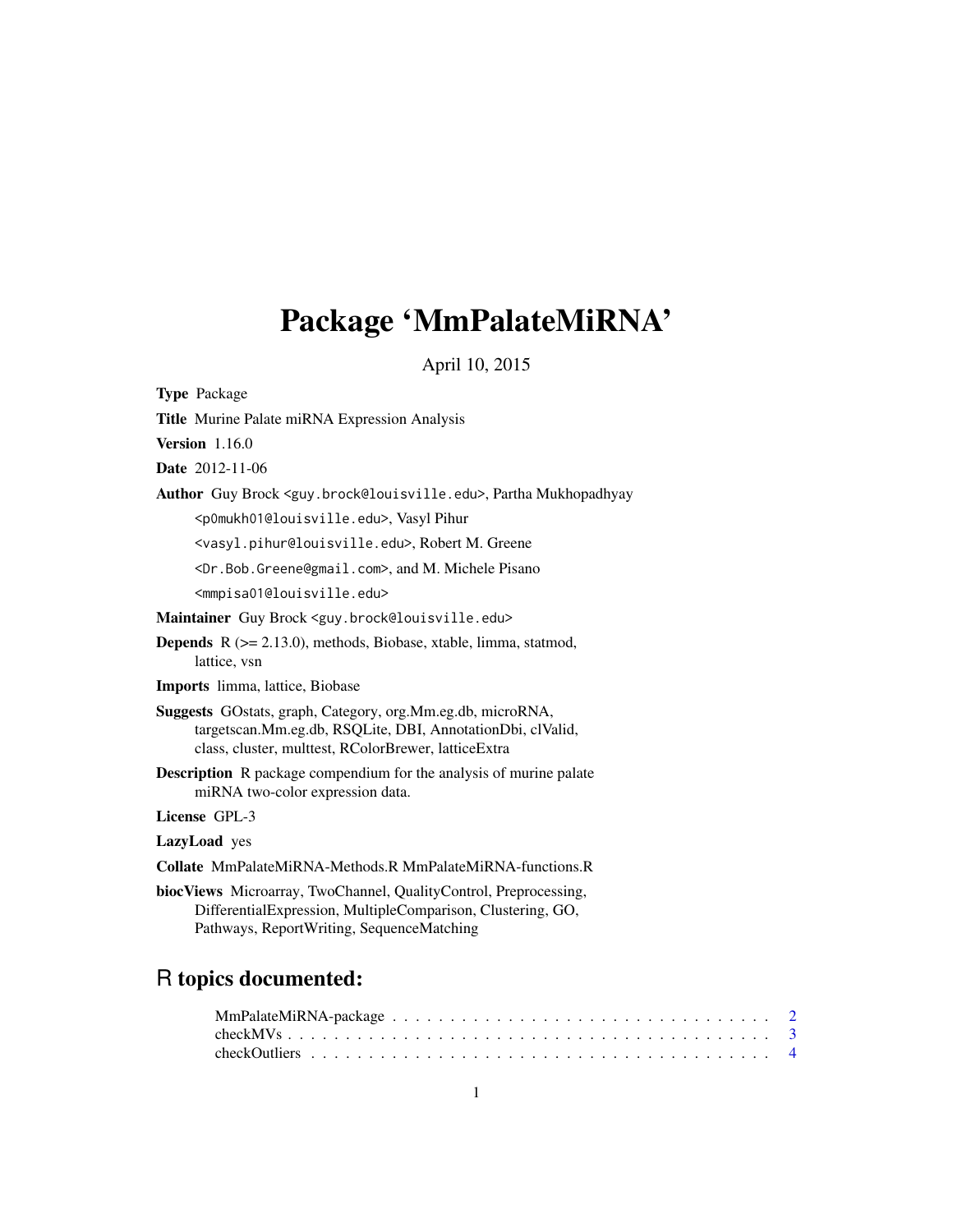<span id="page-1-0"></span>

| Index |  |
|-------|--|

MmPalateMiRNA-package *R package compendium for the analysis of murine palate two-color miRNA expression data*

# **Description**

R package compendium for the analysis of two-color miRNA expression data, during the period of murine embryonic palate development (gestational days (GD) 12, 13, and 14). Samples were hybridized to Miltenyi Biotech miRXplore Microarrays. The compendium covers a wide range of steps which occur in a typical miRNA microarray data analysis, including pre-processing, normalization, differential expression analysis, clustering, target identification, and gene-set enrichment analysis.

#### Details

| Package:  | <b>MmPalateMiRNA</b> |
|-----------|----------------------|
| Type:     | Package              |
| Version:  | 1.0                  |
| Date:     | 2011-09-14           |
| License:  | LGPL                 |
| LazyLoad: | yes                  |

The package contains several functions which are helpful during the pre-processing steps of array data, which are specific to [RGList](#page-0-0) objects and, in the case of the [fixOutliers](#page-8-1) and [fixMVs](#page-7-1) functions, depend on the replicated structure of Miltenyi Biotech miRXplore Microarrays. Additionally, methods are available to produce diagnostic plots for [RGList](#page-0-0) objects and lists of normalized data sets ([MAList](#page-0-0) and / or [NChannelSet](#page-0-0) objects), which build on the generic functions in [lattice](#page-0-0). Lastly, the main focus of the package is the package vignette "MmPalateMiRNA", which contains an extended example covering the typical steps in an miRNA microarray data analysis.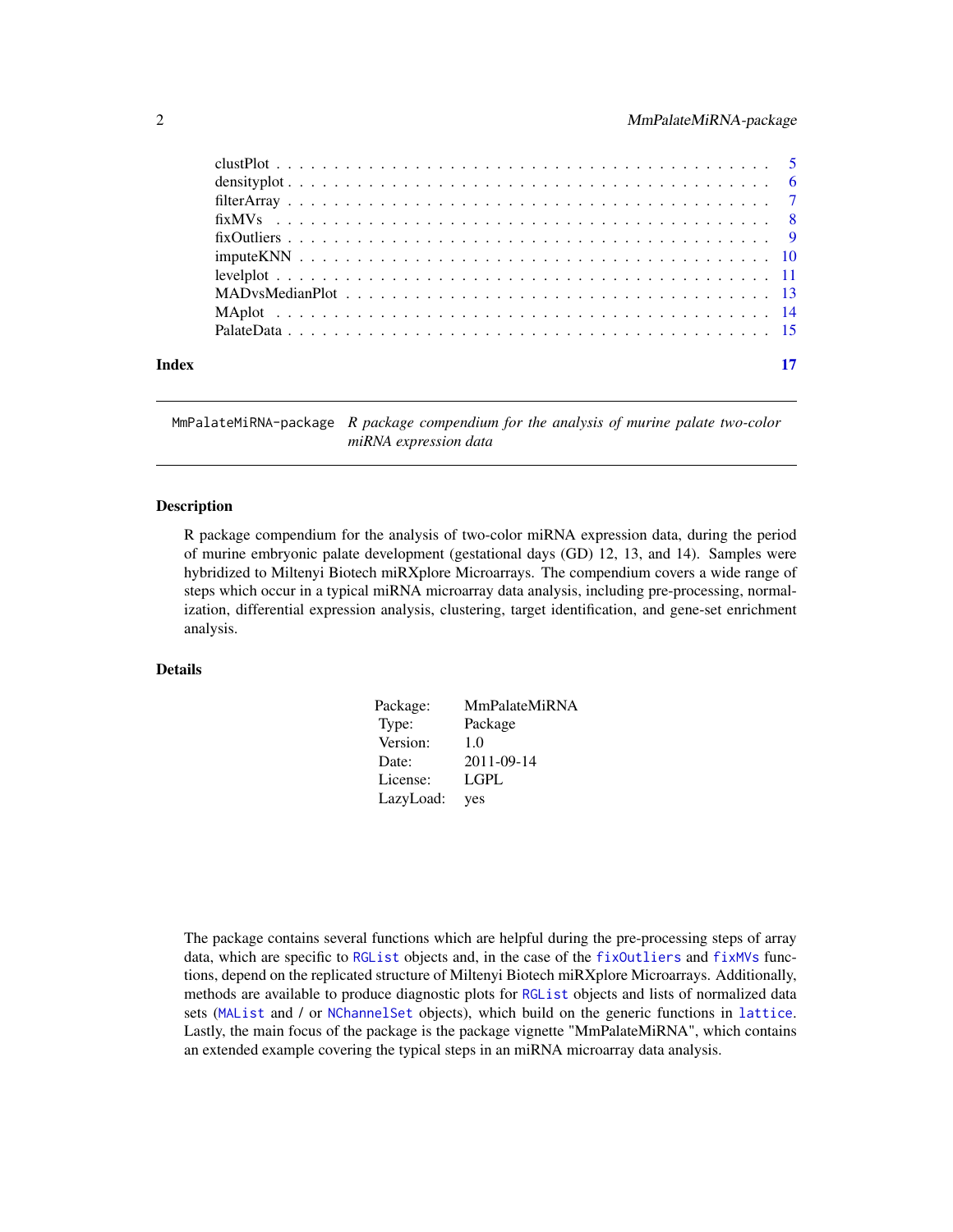#### <span id="page-2-0"></span>checkMVs 3

#### Author(s)

Guy Brock, Partha Mukhopadhyay, Vasyl Pihur, Bob Green, M. Michele Pisano Maintainer: Guy Brock <guy.brock@louisville.edu>

#### References

P. Mukhopadhyay, G. Brock, V. Pihur, C. Webb, M.M. Pisano, and R.M. Greene. Developmental microRNA expression profiling of murine embryonic orofacial tissue. Birth Defects Res A Clin Mol Teratol, 88(7):511-34, 2010.

R. Gentleman. Reproducible research: a bioinformatics case study. Stat Appl Genet Mol Biol, 4:Article2, 2005.

D. Sarkar, R. Parkin, S. Wyman, A. Bendoraite, C. Sather, J. Delrow, A. K. Godwin, C. Drescher, W. Huber, R. Gentleman, and M. Tewari. Quality assessment and data analysis for microRNA expression arrays. Nucleic Acids Res, 37(2):e17, 2009.

<span id="page-2-1"></span>checkMVs *Check an* [RGList](#page-0-0) *object for missing values*

#### Description

Checks each of the red and green foreground and background channels in an [RGList](#page-0-0) object for missing values.

#### Usage

checkMVs(obj) ## S4 method for signature RGList checkMVs(obj)

### Arguments

obj An [RGList](#page-0-0) object

#### Value

Returns a list with the following components

| R.na  | index of missing values in the red channel $(obj$R)$              |
|-------|-------------------------------------------------------------------|
| Rb.na | index of missing values in the red background channel (obj\$Rb)   |
| G.na  | index of missing values in the green channel (obj\$G)             |
| Gb.na | index of missing values in the green background channel (obj\$Gb) |

#### Methods

signature(obj = "RGList")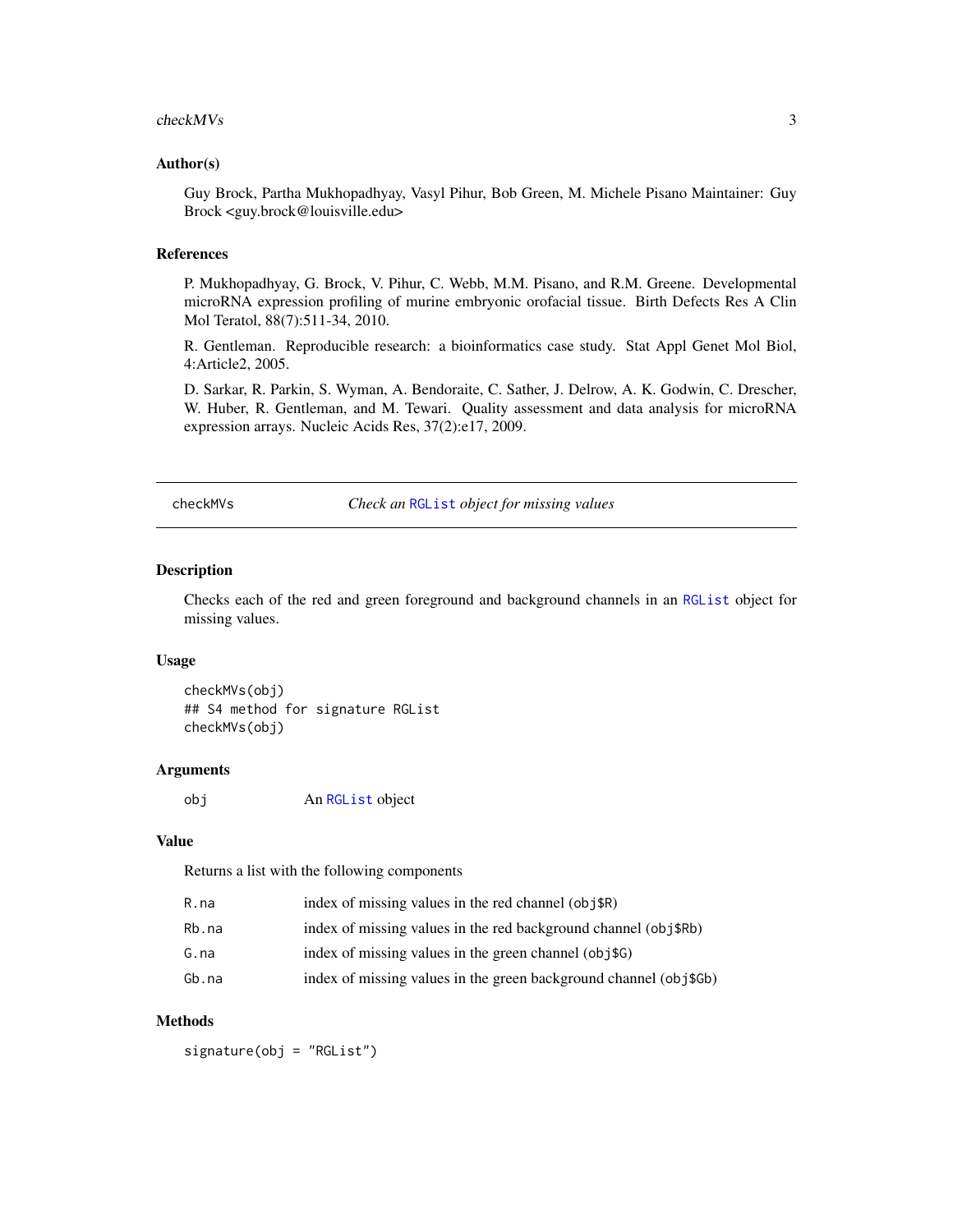# See Also

[fixMVs](#page-7-1), [checkOutliers](#page-3-1), [fixOutliers](#page-8-1)

#### Examples

```
data(PalateData)
mvs <- checkMVs(PalateData)
```
<span id="page-3-1"></span>checkOutliers *Check* [RGList](#page-0-0) *object for outlying values*

# Description

Checks each of the red and green foreground and background channels in an [RGList](#page-0-0) for outlying values.

# Usage

```
checkOutliers(obj)
## S4 method for signature RGList
checkOutliers(obj)
```
# Arguments

obj An [RGList](#page-0-0) object

# Details

Detects outliers outside range of mean +/- 2.665 standard deviations. Returns the indexes of outlying observations in each channel (R,Rb and G,Gb).

# Value

Returns a list with the following components

| Rout  | index of outliers in the red channel $(obj$R)$              |
|-------|-------------------------------------------------------------|
| Rbout | index of outliers in the red background channel (obj\$Rb)   |
| Gout  | index of outliers in the green channel (obj\\$G)            |
| Gbout | index of outliers in the green background channel (obj\$Gb) |

# Methods

signature(obj = "RGList")

# See Also

[fixOutliers](#page-8-1), [checkMVs](#page-2-1), [fixMVs](#page-7-1)

<span id="page-3-0"></span>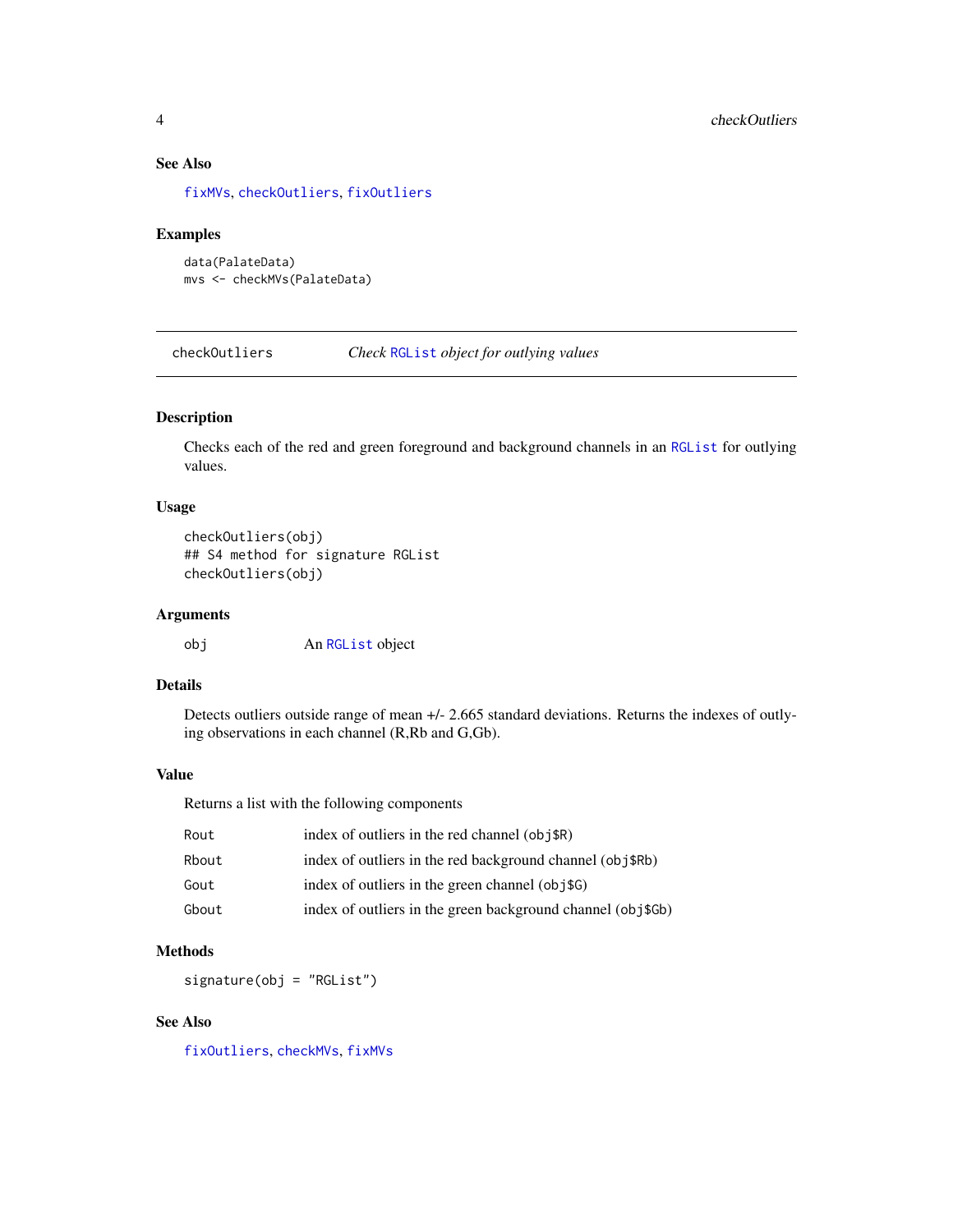#### <span id="page-4-0"></span>clustPlot 5

# Examples

```
data(PalateData)
outliers <- checkOutliers(PalateData)
```

| clustPlot | Plot expression profiles |
|-----------|--------------------------|
|-----------|--------------------------|

# Description

Produces plots of clustered expression profiles, with seperate plots for each cluster. The average expression profile for each cluster is superimposed as well.

#### Usage

clustPlot(cl, mat, nrow, ncol)

#### Arguments

| c1   | integer vector giving the cluster membership for each item |
|------|------------------------------------------------------------|
| mat  | matrix of values to be plotted                             |
| nrow | number of rows to use for plotting                         |
| ncol | number of columns to use for plotting                      |

# Details

The figure region will be subdivided into nrow by ncol separate plots, using mfrow. The average expression profile and the number of genes belonging to each cluster is superimposed on each of the plots.

# References

G.N. Brock, V. Pihur, S. Datta, and S. Datta. clValid, an R package for cluster validation. Journal of Statistical Software, 25, 2008.

#### See Also

See the package vignette for illustration on usage

#### Examples

```
## generate some fake data and cluster
set.seed(101)
mat <- matrix(rnorm(500), nrow=100, ncol=5)
clusts <- hclust(dist(mat))
cl <- cutree(clusts, 6)
clustPlot(cl, mat, 3, 2)
```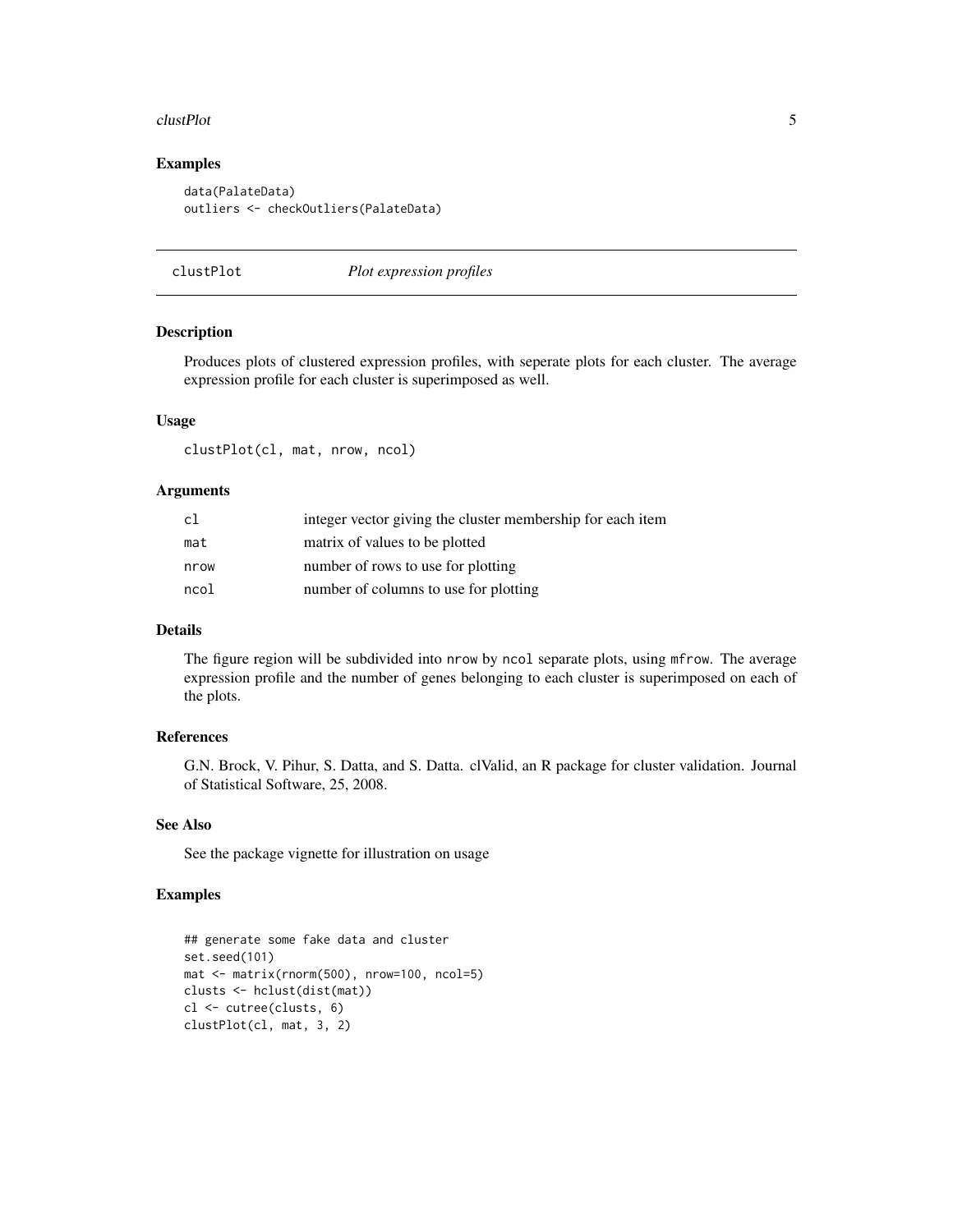<span id="page-5-1"></span><span id="page-5-0"></span>

#### Description

Plots the estimated density of log2 intensity values for two-color microarrays

# Usage

```
## S4 method for signature RGList,missing
densityplot(
    x,
    channel=c("G", "R"),
    group=NULL,
    subset=NULL,
    ...)
## S4 method for signature list,missing
densityplot(
    x,
    channel=c("G", "R"),
    group=NULL,
    subset=NULL,
    ...)
```
#### **Arguments**

| X        | Either an RGList object, or a list containing MAList and/or NChannelSet objects                                                                    |
|----------|----------------------------------------------------------------------------------------------------------------------------------------------------|
| channel  | The channel to use for calculating distances, one of either "G" (green or control<br>channel) or "R" (red or experimental channel)                 |
| group    | An optional character string specifying the name of a factor to create separate<br>panel displays, which must be in x\$genes (for RGL ist objects) |
| subset   | An optional character vector specifying the which levels of group to use in<br>creating separate panel displays                                    |
| $\cdots$ | arguments to pass to densityplot                                                                                                                   |

### Methods

- signature( $x = 'RGList', data = 'missing'$  $x = 'RGList', data = 'missing'$  $x = 'RGList', data = 'missing'$ ) For RGList objects, separate panel displays can be produced for different types of probes, as determined by the group argument.
- signature( $x =$  "list", data = "missing") The method for list objects is intended to work with lists of normalized data sets, as either [MAList](#page-0-0) or [NChannelSet](#page-0-0) objects. This method will produce separate panel displays for each normalized data set, additionally subsetted by the group argument if supplied. The useOuterStrips function in the **latticeExtra** package can be used for 'outer' strip labels in the latter case.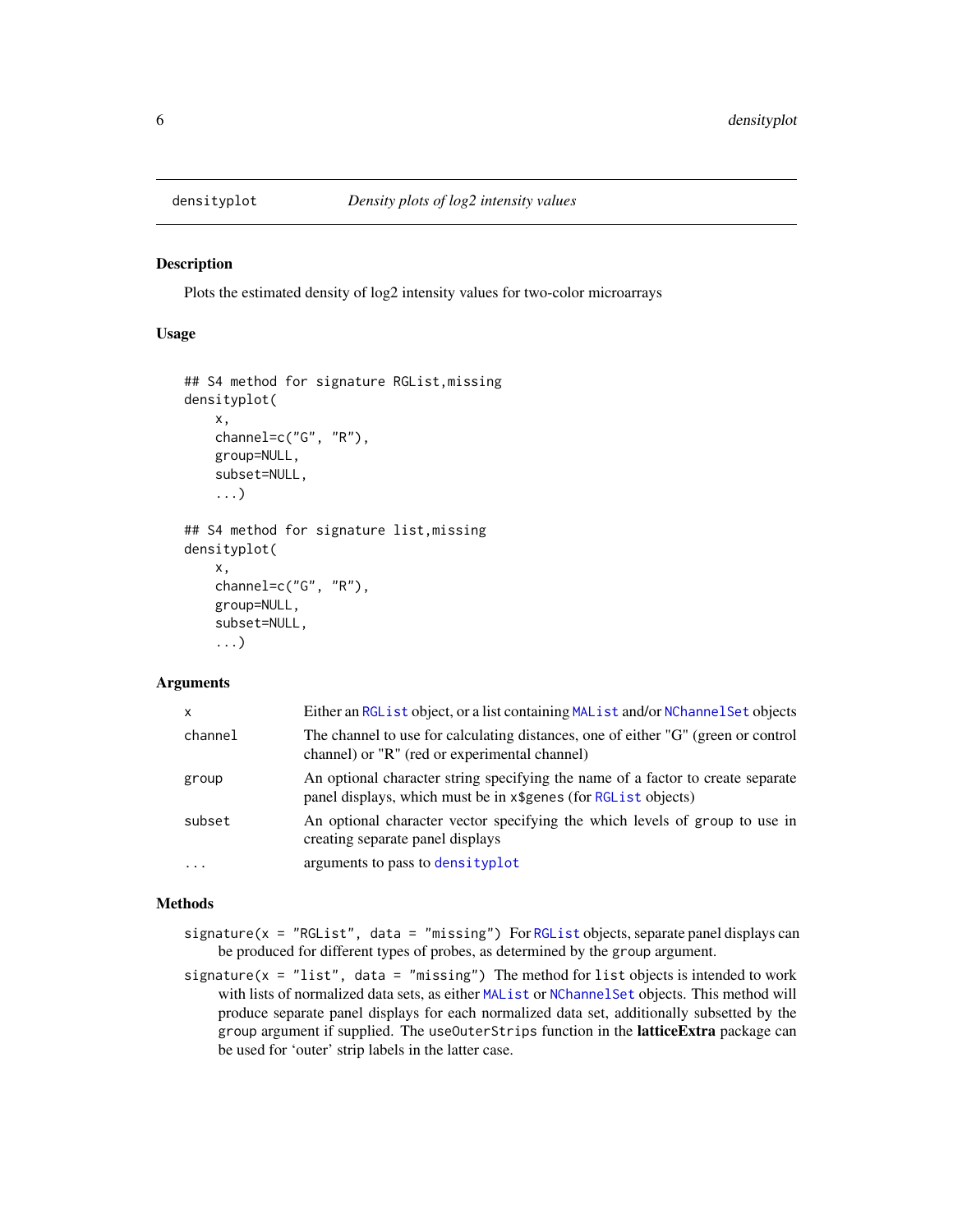#### <span id="page-6-0"></span>filterArray 7

# References

D. Sarkar, R. Parkin, S. Wyman, A. Bendoraite, C. Sather, J. Delrow, A. K. Godwin, C. Drescher, W. Huber, R. Gentleman, and M. Tewari. Quality assessment and data analysis for microRNA expression arrays. Nucleic Acids Res, 37(2):e17, 2009.

#### See Also

[levelplot](#page-10-1) for pairwise distance plots between arrays, [MADvsMedianPlot](#page-12-1) for median absolute deviation versus median plots, and [MAplot](#page-13-1) for MA plots

#### Examples

```
data(PalateData)
res <- densityplot(PalateData, channel="G", group="probe.type",
                  subset = c("Other miRNAs", "MMU miRNAs", "Control"),
                  col=rep(1:3, each=3), 1ty=rep(1:3, 3),key = list(lines=list(col=rep(1:3, each=3), lty=rep(1:3, 3)),
                    columns=3))
print(res)
```
filterArray *Filter an* [RGList](#page-0-0) *object to remove probes*

#### Description

Filters an [RGList](#page-0-0) object to remove probes with foreground intensities not sufficiently above the background intensity. Additionally can filter probes based on character strings, to remove e.g. control probes.

#### Usage

```
filterArray (obj, ...)
## S4 method for signature RGList
filterArray(obj, keep, frac, number, reps)
```
#### Arguments

| obi      | An RGL ist object                                                                                                                                                            |
|----------|------------------------------------------------------------------------------------------------------------------------------------------------------------------------------|
| keep     | Character vector to be used as a text filter. Only gene names (as contained in<br>obj\$genes\$Name) which contain these text strings will be retained.                       |
| frac     | Fraction to use as a background filter. Only those probes with foreground values<br>(both red and green) greater than 'frac' times the background values pass the<br>filter. |
| number   | The number of samples required to pass the background filter for each probe.                                                                                                 |
| reps     | The number of replicates for each probe required to pass the filtering step.                                                                                                 |
| $\cdots$ | allows additional arguments to be passed to specific methods                                                                                                                 |
|          |                                                                                                                                                                              |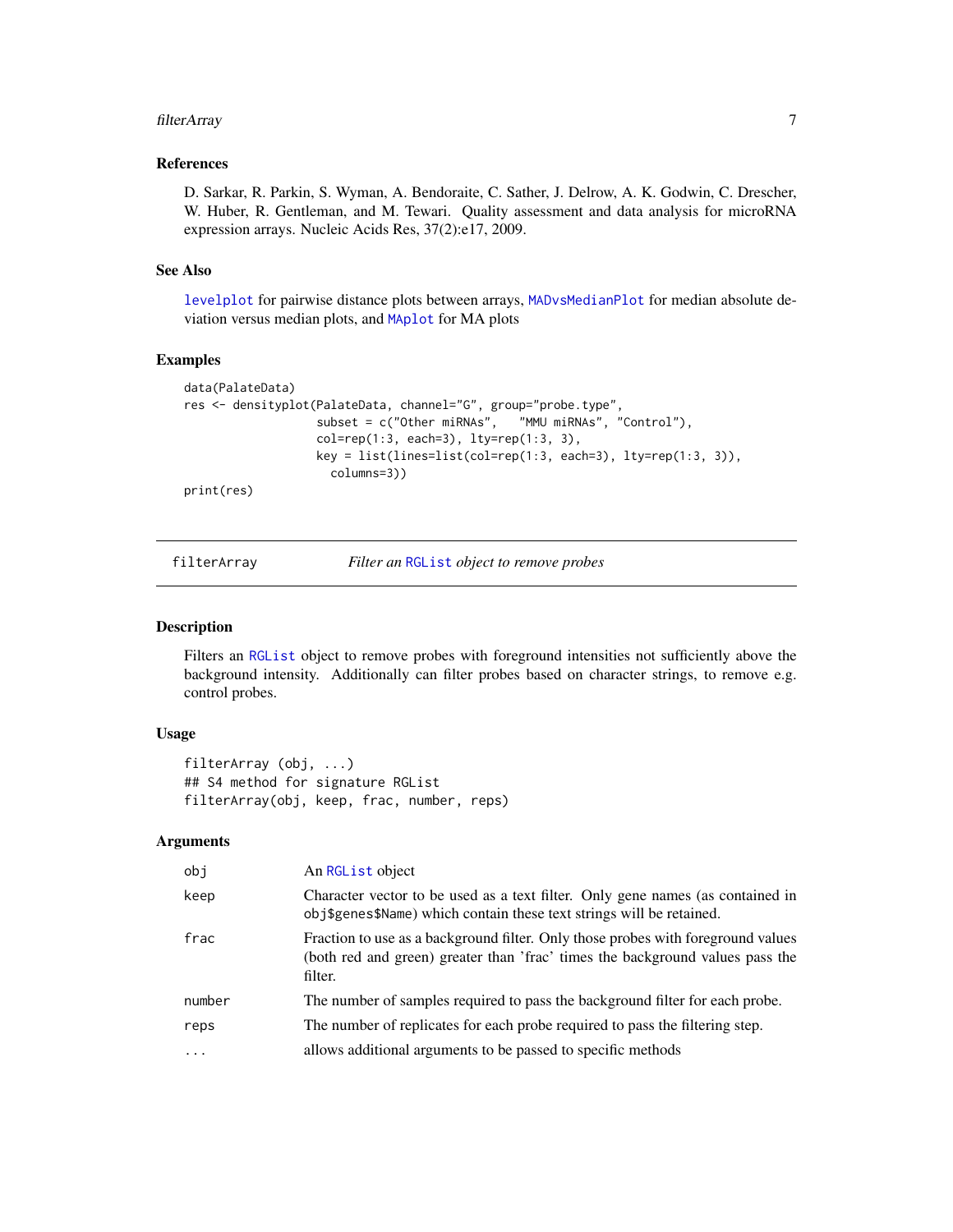# <span id="page-7-0"></span>Value

Returns an [RGList](#page-0-0) object identical in structure to the input object, but with reduced dimension according to the filtering steps.

#### Methods

signature(obj = "RGList")

# See Also

[checkMVs](#page-2-1), [fixMVs](#page-7-1), [checkOutliers](#page-3-1), [fixOutliers](#page-8-1)

#### Examples

```
data(PalateData)
reducedSet <- filterArray(PalateData, keep=c("MIR", "LET", "POSCON", "CALIB"),
                          frac=1.1, number=3, reps=4)
```
<span id="page-7-1"></span>fixMVs *'Fix' an* RGList *object with missing values.*

#### Description

Imputes missing values in one of the red foreground, red background, green foreground, or green background matrices of an RGList object created from Miltenyi Biotech miRXplore Microarrays. Uses the replicate structure of the array to impute the missing values. Implicit assumption is that only one of the four replicated values for a probe is an missing value.

#### Usage

fixMVs(mat, idx, gene.ids)

# Arguments

| mat      | One of the red foreground (R), red background (Rb), green foreground (G), or<br>green background (Gb) matrices in an RGL ist object, which contains missing<br>values. |
|----------|------------------------------------------------------------------------------------------------------------------------------------------------------------------------|
| idx      | Index of missing values, as returned by the check MVs function. See examples<br>for usage.                                                                             |
| gene.ids | Vector of gene IDs for each probe. See examples for usage.                                                                                                             |

# Details

The function is specific to RGList objects which were created from Miltenyi Biotech miRXplore Microarrays, since it depends on the replicated structure of that array (probes spotted in quadruplicate) to impute the missing probe values.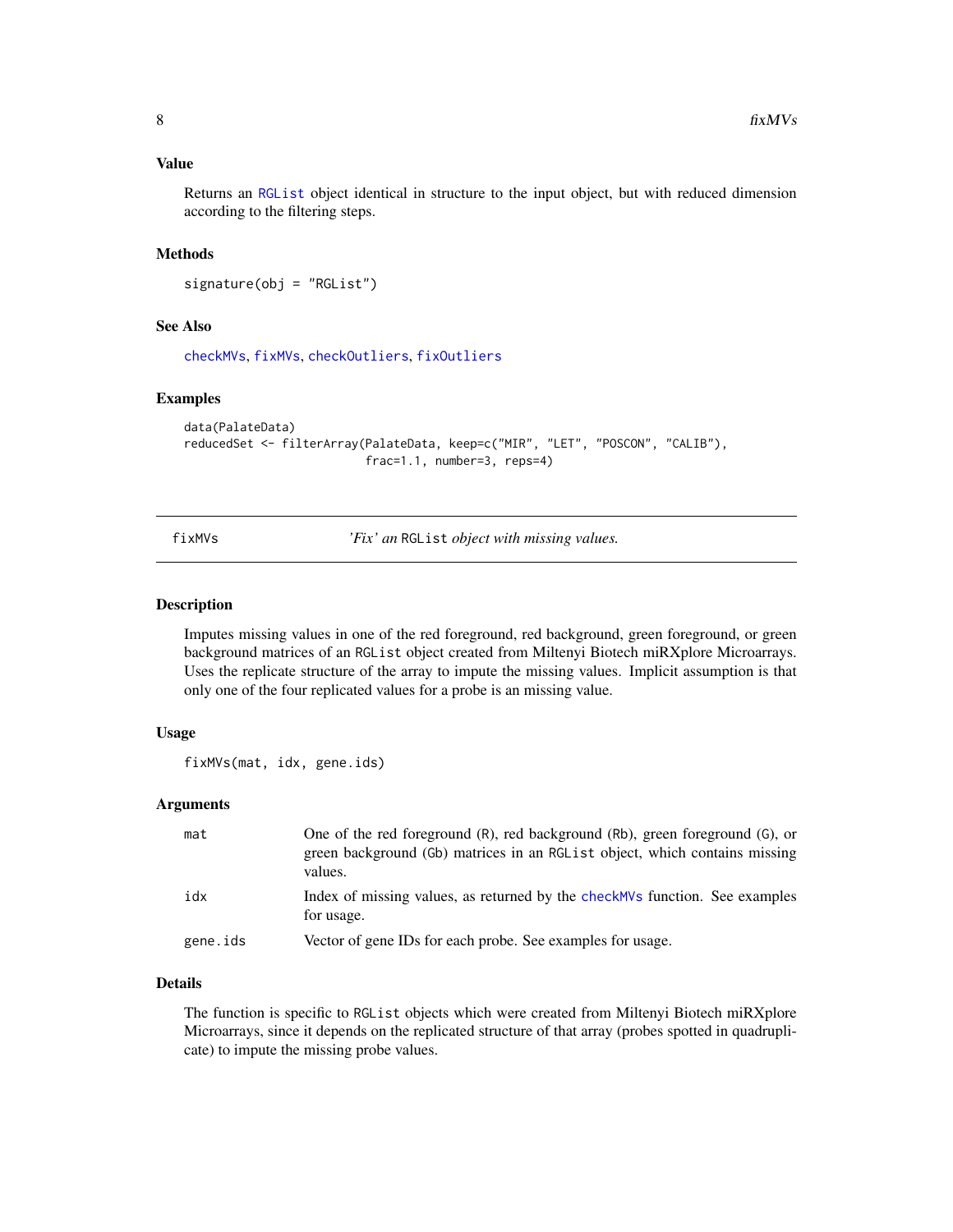#### <span id="page-8-0"></span>fixOutliers 9

# Value

Returns a matrix with the missing probe values imputed.

### See Also

[checkMVs](#page-2-1), [checkOutliers](#page-3-1), [fixOutliers](#page-8-1)

#### Examples

```
data(PalateData)
mvs <- checkMVs(PalateData)
PalateData$Rb <- fixMVs(PalateData$Rb, mvs$Rb.na, PalateData$genes$Gene)
```
<span id="page-8-1"></span>fixOutliers *'Fix' an* RGList *object with outlying values.*

#### Description

Imputes outlying values in one of the red foreground, red background, green foreground, or green background matrices of an RGList object created from Miltenyi Biotech miRXplore Microarrays. Uses the replicate structure of the array to impute the outlying values. Implicit assumption is that only one of the four replicated values for a probe is an outlying value.

#### Usage

```
fixOutliers(mat, idx, gene.ids)
```
# Arguments

| mat      | One of the red foreground (R), red background (Rb), green foreground (G), or<br>green background (Gb) matrices in an RGL is t object, which contains outlying<br>values. |
|----------|--------------------------------------------------------------------------------------------------------------------------------------------------------------------------|
| idx      | Index of outlying values, as returned by the check Outliers function. See ex-<br>amples for usage.                                                                       |
| gene.ids | Vector of gene IDs for each probe. See examples for usage.                                                                                                               |

# Details

The function is specific to RGList objects which were created from Miltenyi Biotech miRXplore Microarrays, since it depends on the replicated structure of that array (probes spotted in quadruplicate) to impute the outlying probe values.

# Value

Returns a matrix with the outlying probe values imputed.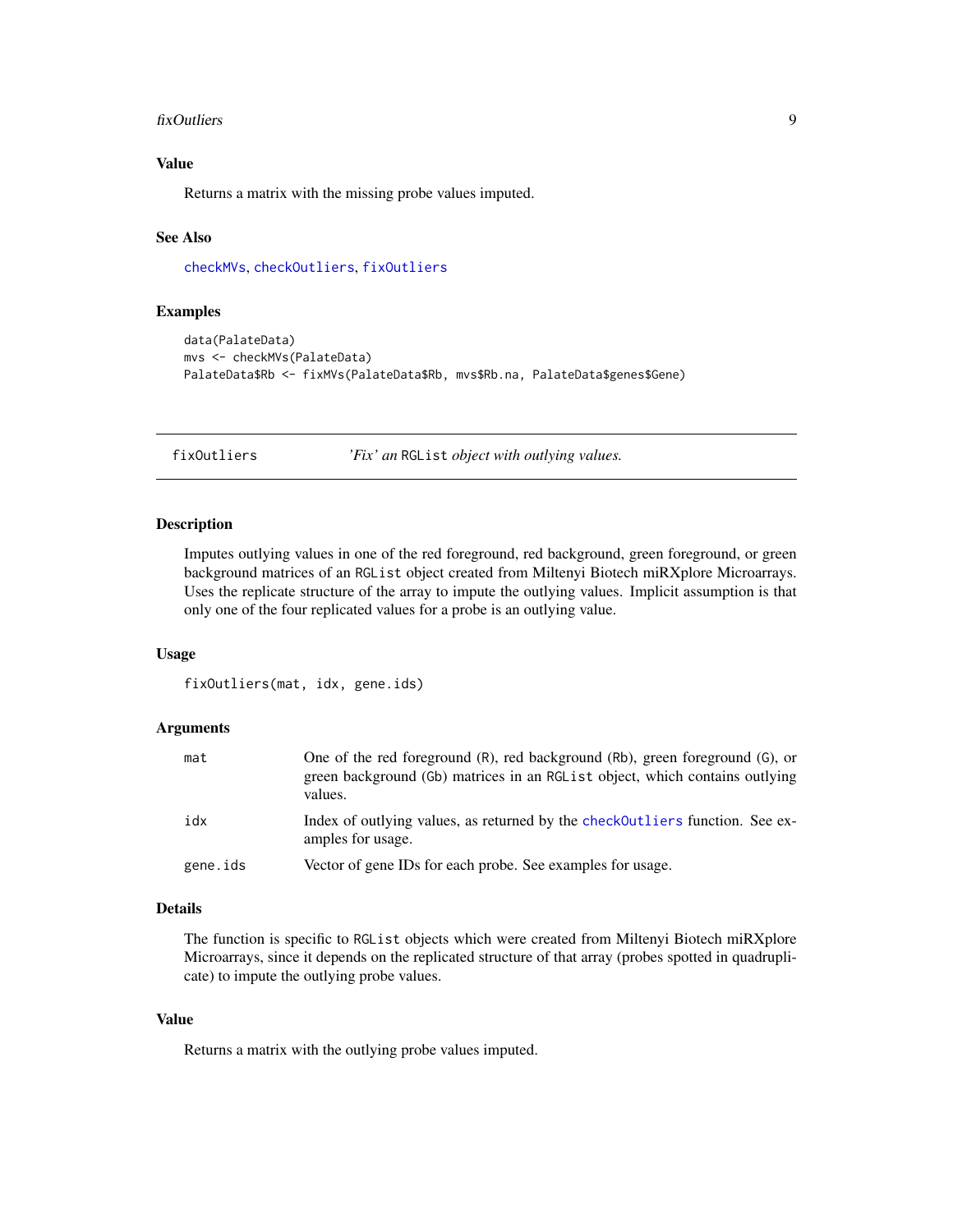# See Also

[checkOutliers](#page-3-1), [checkMVs](#page-2-1), [fixMVs](#page-7-1)

#### Examples

```
data(PalateData)
outliers <- checkOutliers(PalateData)
PalateData$R <- fixOutliers(PalateData$R, outliers$Rout, PalateData$genes$Gene)
```
imputeKNN *Impute missing values*

# Description

Imputes missing values in a data matrix using the K-nearest neighbor algorithm.

#### Usage

```
imputeKNN(data, k = 10, distance = "euclidean", rm.na = TRUE, rm.nan =
TRUE, rm.inf = TRUE )
```
#### Arguments

| data     | a data matrix                                               |
|----------|-------------------------------------------------------------|
| k        | number of neighbors to use                                  |
| distance | distance metric to use, one of "euclidean" or "correlation" |
| rm.na    | should NA values be imputed?                                |
| rm.nan   | should NaN values be imputed?                               |
| rm.inf   | should Inf values be imputed?                               |

# Details

Uses the K-nearest neighbor algorithm, as described in Troyanskaya et al., 2001, to impute missing values in a data matrix. Elements are imputed row-wise, so that neighbors are selected based on the rows which are closest in distance to the row with missing values. There are two choices for a distance metric, either Euclidean (the default) or a correlation 'metric'. If the latter is selected, matrix values are first row-normalized to mean zero and standard deviation one to select neighbors. Values are 'un'-normalized by applying the inverse transformation prior to returning the imputed data matrix.

# Value

A data matrix with missing values imputed.

#### Author(s)

Guy Brock

<span id="page-9-0"></span>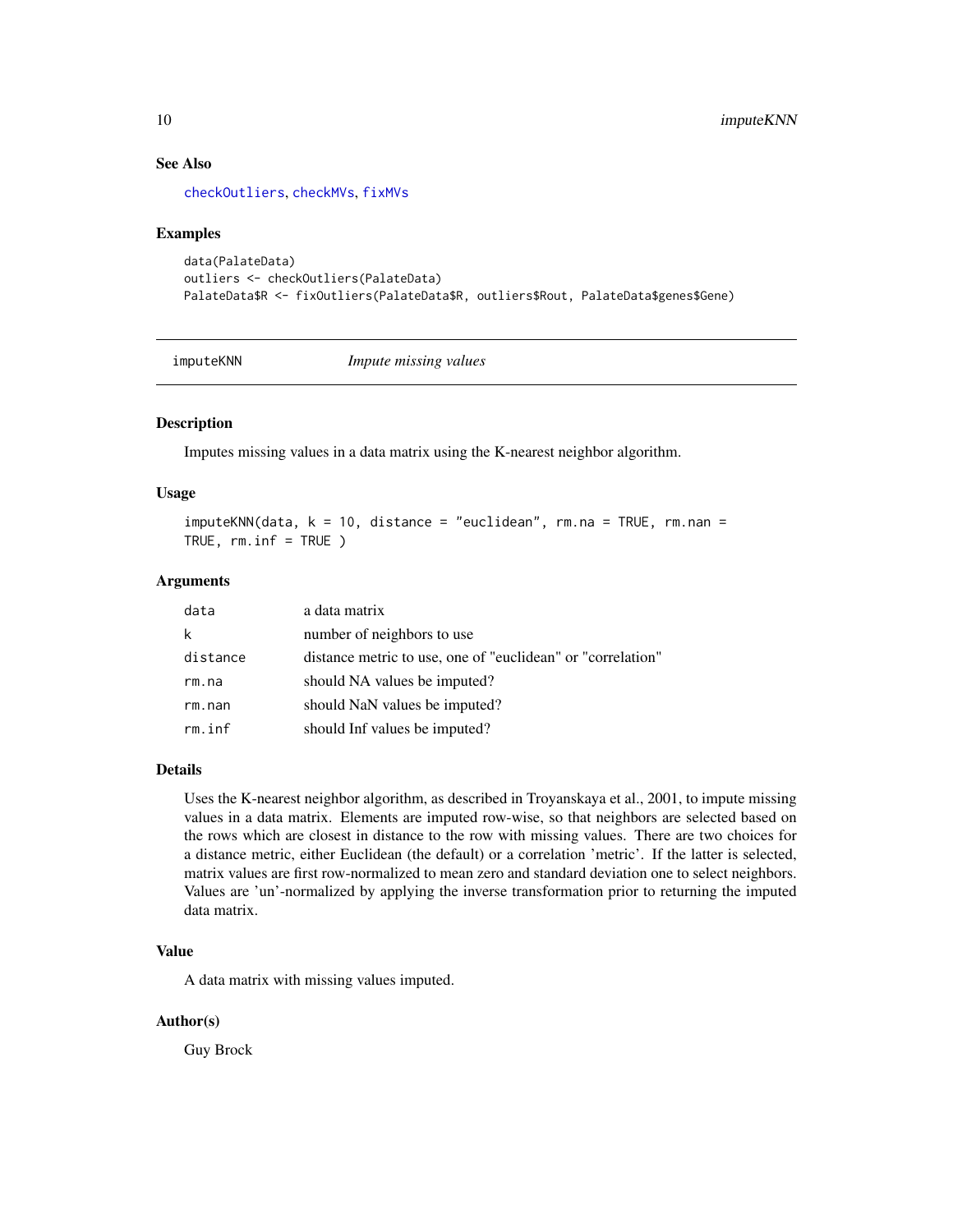#### <span id="page-10-0"></span>levelplot that the contract of the contract of the contract of the contract of the contract of the contract of the contract of the contract of the contract of the contract of the contract of the contract of the contract of

# References

O. Troyanskaya, M. Cantor, G. Sherlock, P. Brown, T. Hastie, R. Tibshirani, D. Botstein, and R. B. Altman. Missing value estimation methods for dna microarrays. Bioinformatics, 17(6):520-5, 2001.

G.N. Brock, J.R. Shaffer, R.E. Blakesley, M.J. Lotz, and G.C. Tseng. Which missing value imputation method to use in expression profiles: a comparative study and two selection schemes. BMC Bioinformatics, 9:12, 2008.

#### See Also

See the package vignette for illustration on usage.

#### Examples

```
## generate some fake data and impute MVs
set.seed(101)
mat <- matrix(rnorm(500), nrow=100, ncol=5)
idx.mv <- sample(1:length(mat), 50, replace=FALSE)
mat[idx.mv] <- NA
imputed <- imputeKNN(mat)
```
<span id="page-10-1"></span>levelplot *Pairwise distance between arrays*

# Description

Calculates and plots the pairwise distance between arrays, as measured by the median of the absolute differences in log2 intensity values.

#### Usage

```
## S4 method for signature RGList,missing
levelplot(
    x,
    channel=c("G", "R"),
    group=NULL,
    subset=NULL,
    ...)
## S4 method for signature list,missing
levelplot(
    x,
    channel=c("G", "R"),
    order=NULL,
    ...)
```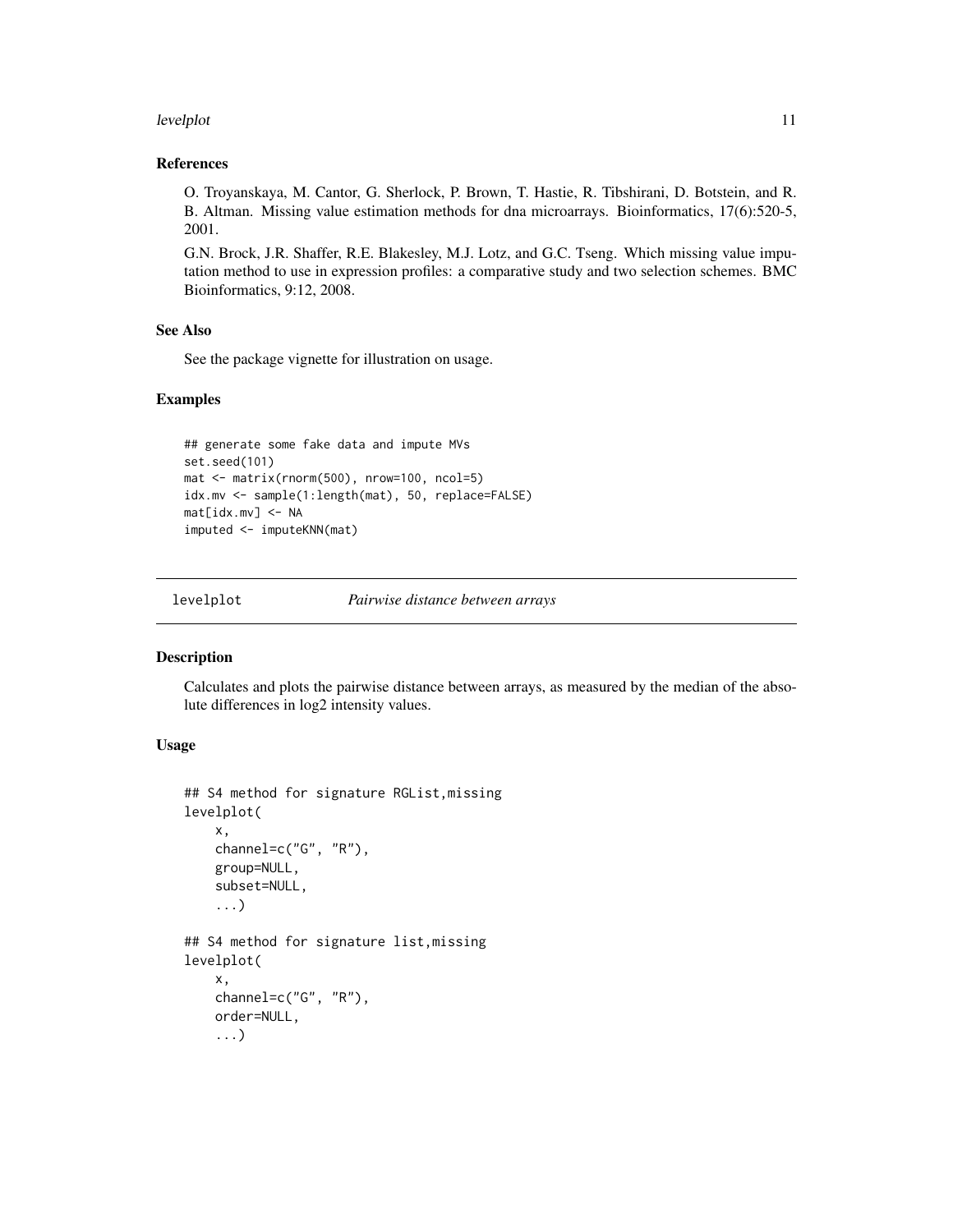### **Arguments**

| X         | Either an RGList object, or a list containing MAList and/or NChannel Set objects                                                                   |
|-----------|----------------------------------------------------------------------------------------------------------------------------------------------------|
| channel   | The channel to use for calculating distances, one of either "G" (green or control<br>channel) or "R" (red or experimental channel)                 |
| group     | An optional character string specifying the name of a factor to create separate<br>panel displays, which must be in x\$genes (for RGList objects)  |
| subset    | An optional character vector specifying the which levels of group to use in<br>creating separate panel displays                                    |
| order     | An optional numeric vector specifying the order of the arrays to use in producing<br>the distance plots, i.e. for grouping certain arrays together |
| $\ddotsc$ | arguments to pass to levelplot                                                                                                                     |

# Methods

- $signature(x = "RGList", data = "missing")$  $signature(x = "RGList", data = "missing")$  $signature(x = "RGList", data = "missing")$  For RGList objects, separate panel displays can be produced for different types of probes, as determined by the group argument.
- signature( $x = "list", data = "missing")$  The method for list objects is intended to work with lists of normalized data sets, as either [MAList](#page-0-0) or [NChannelSet](#page-0-0) objects. This method will produce separate panel displays for each normalized data set.

#### References

D. Sarkar, R. Parkin, S. Wyman, A. Bendoraite, C. Sather, J. Delrow, A. K. Godwin, C. Drescher, W. Huber, R. Gentleman, and M. Tewari. Quality assessment and data analysis for microRNA expression arrays. Nucleic Acids Res, 37(2):e17, 2009.

## See Also

[densityplot](#page-5-1) for density plots of log2 intensity values, [MADvsMedianPlot](#page-12-1) for median absolute deviation versus median plots, and [MAplot](#page-13-1) for MA plots

#### Examples

```
data(PalateData)
res <- levelplot(PalateData[, c(1,5,9,2:4,6:8)],
                 channel="G", group="probe.type",
                 subset=c("MMU miRNAs", "Other miRNAs", "Control", "Empty"),
                 scales = list(root=c(45, 45)))print(res)
```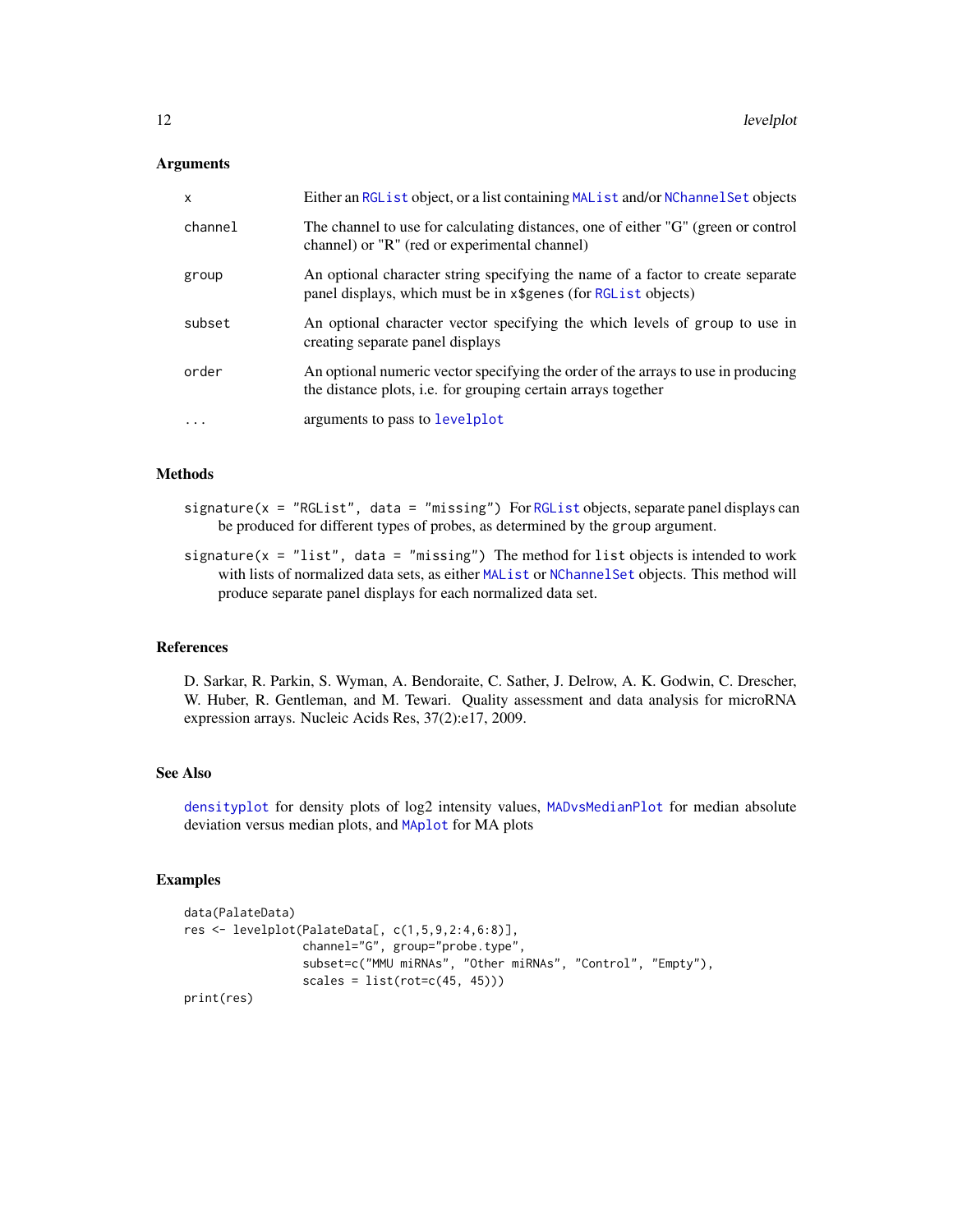<span id="page-12-1"></span><span id="page-12-0"></span>MADvsMedianPlot *Spread vs location of probe intensities*

#### Description

Plots of the spread (median absolute deviation) versus the location (median) of probe intensity levels.

### Usage

```
MADvsMedianPlot(x, ...)
## S4 method for signature list
MADvsMedianPlot(
    x,
    channel=c("G", "R"),
    group=NULL,
    subset=NULL,
    ...)
```
#### Arguments

| $\mathsf{x}$ | A list containing MAList and/or NChannel Set objects                                                                                               |
|--------------|----------------------------------------------------------------------------------------------------------------------------------------------------|
| channel      | The channel to use for calculating distances, one of either "G" (green or control<br>channel) or "R" (red or experimental channel)                 |
| group        | An optional character string specifying the name of a factor to create separate<br>panel displays, which must be in x\$genes (for RGL ist objects) |
| subset       | An optional character vector specifying the which levels of group to use in<br>creating separate panel displays                                    |
| $\ddotsc$    | arguments to pass to densityplot                                                                                                                   |

#### Methods

signature( $x =$  "list") The method for list objects is intended to work with lists of normalized data sets, as either [MAList](#page-0-0) or [NChannelSet](#page-0-0) objects. This method will produce separate panel displays for each normalized data set, additionally color-coded by the group argument if supplied.

# References

D. Sarkar, R. Parkin, S. Wyman, A. Bendoraite, C. Sather, J. Delrow, A. K. Godwin, C. Drescher, W. Huber, R. Gentleman, and M. Tewari. Quality assessment and data analysis for microRNA expression arrays. Nucleic Acids Res, 37(2):e17, 2009.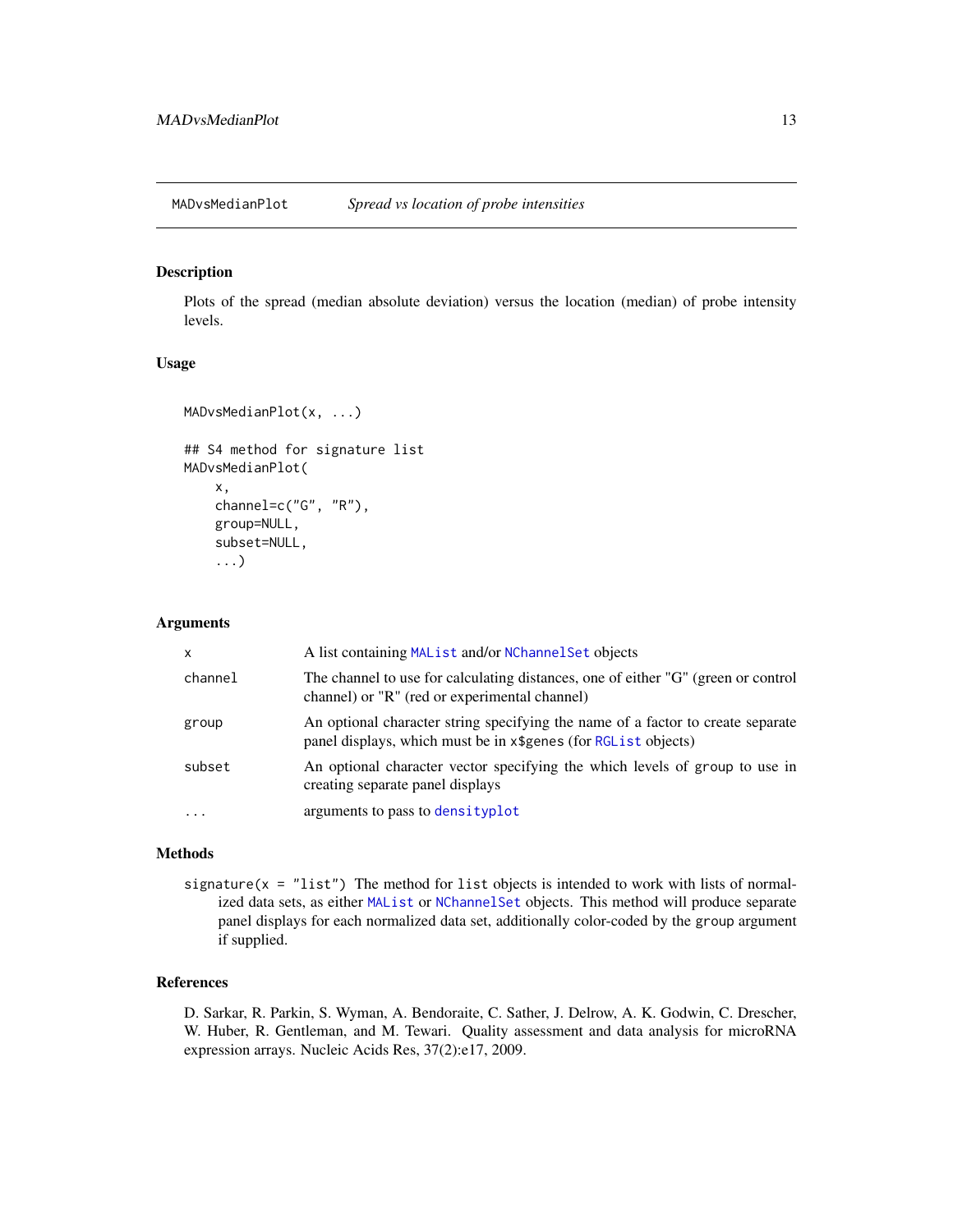# See Also

[levelplot](#page-10-1) for pairwise distance plots between arrays, [densityplot](#page-5-1) for density plots of log2 intensity values, and [MAplot](#page-13-1) for MA plots.

# Examples

```
data(PalateData)
reducedSet <- filterArray(PalateData, keep=c("MIR", "LET", "POSCON", "CALIB"),
                          frac=1.1, number=3, reps=4)
ndata.none <- normalizeWithinArrays(reducedSet, method="none")
ndata.median <- normalizeWithinArrays(reducedSet, method="median")
ndata.loess <- normalizeWithinArrays(reducedSet, method="loess")
ndata.quantile <- normalizeBetweenArrays(reducedSet, method="quantile")
ndata.all <- list(ndata.none, ndata.median, ndata.loess,
                  ndata.quantile)
res <- MADvsMedianPlot(ndata.all, channel="R", group="probe.type",
                 subset=c("MMU miRNAs", "Other miRNAs", "Control"))
print(res)
```
<span id="page-13-1"></span>

MAplot *MA plot*

# Description

Plots of the log2 expression ratios (M values) versus the mean log2 expression values (A values) for each probe for each array.

#### Usage

```
MAplot(x, ...)
## S4 method for signature MAList
MAplot(
    x,
    ...)
## S4 method for signature NChannelSet
MAplot(
    x,
    ...)
```
#### **Arguments**

| $\boldsymbol{\mathsf{x}}$ | Either an MAList object or an NChannel Set object |
|---------------------------|---------------------------------------------------|
| $\cdots$                  | arguments to pass to <b>xyplot</b>                |

<span id="page-13-0"></span>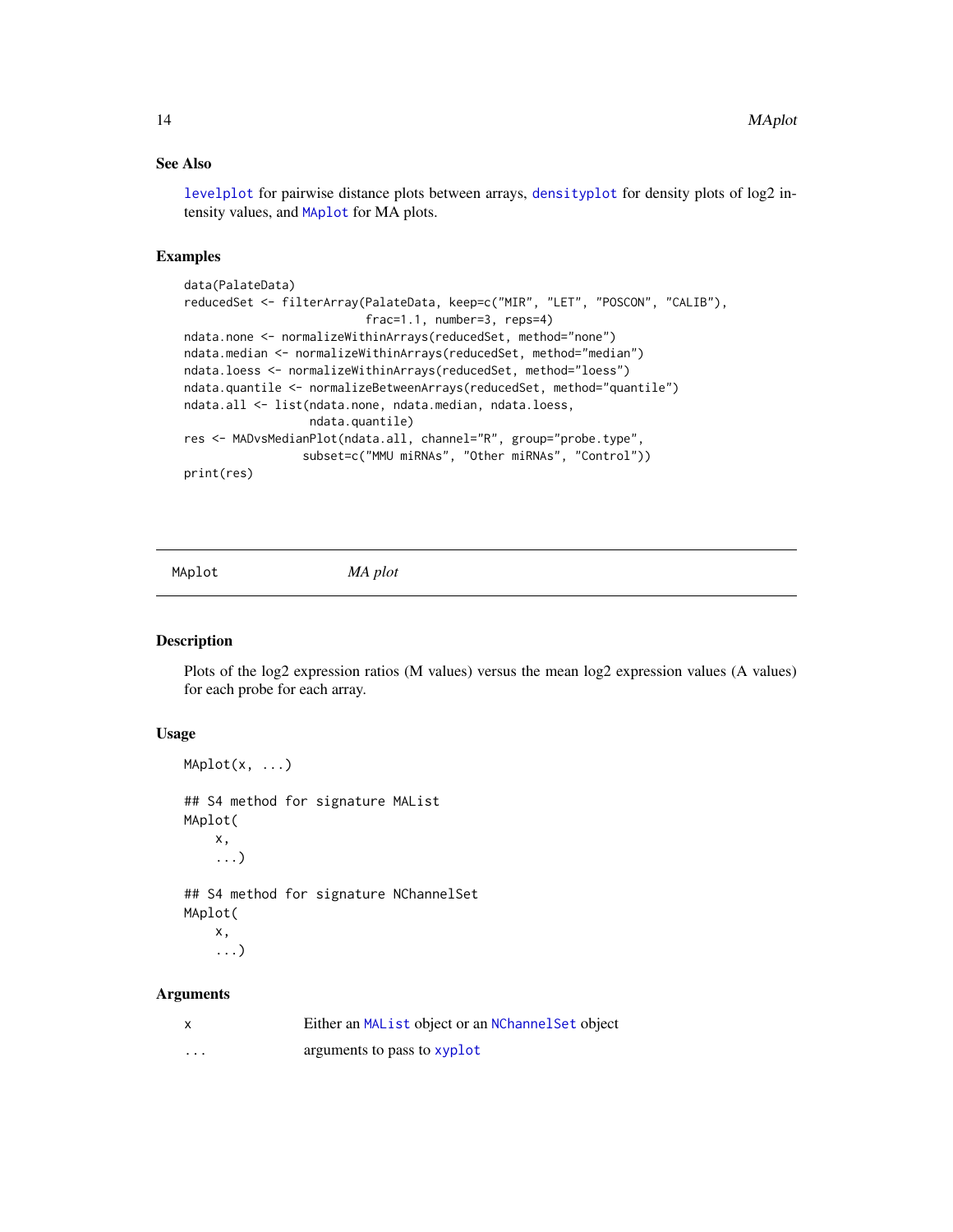#### <span id="page-14-0"></span>PalateData 15

# Details

The so-called "MA" plot can be used to evaluate whether their is a bias associated with overall intenstity level for each array. Loess smoothed regression lines are superimposed on each plot to demonstrate the trend.

#### Methods

signature( $x =$  "MAList") M and A values are stored as matrices in  $x$ 

signature( $x = 'NChannelSet'$ ) M and A values are calculated from the R and G matrices returned by assayData(x)

# See Also

[densityplot](#page-5-1) for density plots of log2 intensity values, [levelplot](#page-10-1) for pairwise distance plots between arrays, and [MADvsMedianPlot](#page-12-1) for median absolute deviation versus median plots.

#### Examples

```
data(PalateData)
reducedSet <- filterArray(PalateData, keep=c("MIR", "LET", "POSCON", "CALIB"),
                          frac=1.1, number=3, reps=4)
ndata.quantile <- normalizeBetweenArrays(reducedSet, method="quantile")
res <- MAplot(ndata.quantile)
print(res)
```
PalateData *Murine Secondary Palate Development miRNA Expression Data*

# Description

This data set contains two-color miRNA microarray expression data obtained from mouse embryonic tissue during gestational days (GD) 12, 13, and 14, which represents the critical period of palate development in the mouse.

#### Usage

```
data(PalateData)
```
#### Format

The data are in the format of an ["RGList"](#page-0-0), which in this case is a list with the following 9 elements:

R matrix of dimension 6336 x 9 which contains the red channel foreground measurements G matrix of dimension 6336 x 9 which contains the green channel foreground measurements Rb matrix of dimension  $6336 \times 9$  which contains the red channel background measurements Gb matrix of dimension  $6336 \times 9$  which contains the green channel background measurements source source of the images, here "imagene"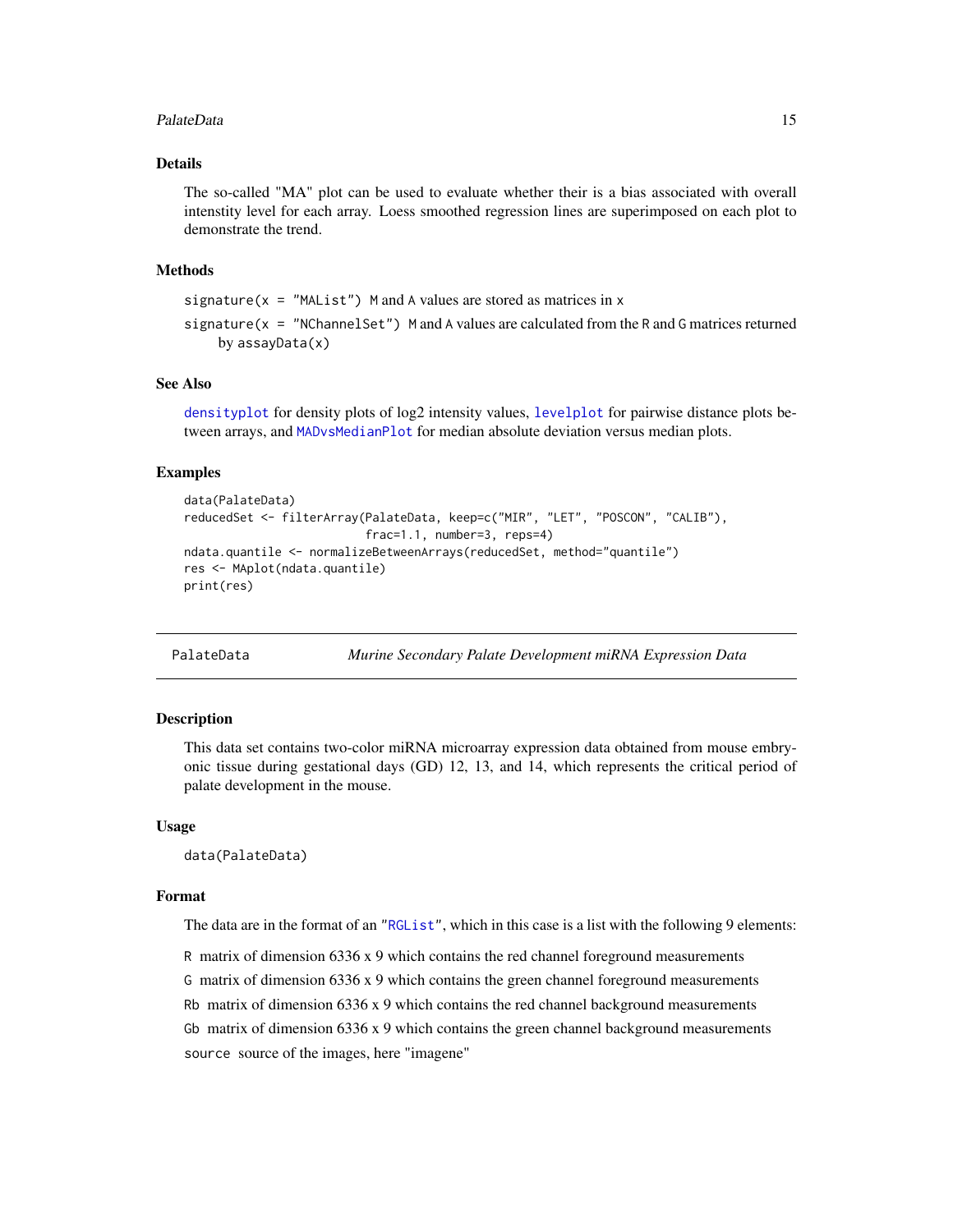- Field.Dimensions numeric vector giving the field dimensions of the array (Metarows, Metacols, Rows and Cols)
- weights matrix of dimension  $6336 \times 9$  which contains the quality weights associated with each spot on the arrays
- printer list containing information on the process used to print the spots on the arrays (number of grid rows / columns and number of spot rows / columns per grid - coincides with Field.Dimensions)
- genes A data.frame containing information on each probe. Has the following columns:

Field field position for the probe

- Meta Row meta row position for the probe
- Meta Column meta column position for the probe

Row row position for the probe

- Column column position for the probe
- Gene ID unique gene identifier provided by Miltenyi Biotec
- ID unique probe identifier constructed by concatentating the "Gene ID" with "Meta Row", "Meta Column", "Row", and "Column" information

Name name of the microRNA

- Name.stem base name of the microRNA
- probe.type type of probe, "MMU miRNAs", "Other miRNAs", "Control", "Empty", and "Other"

#### Details

RNA samples were isolated from mouse embryonic orofacial tissues (GD-12 - GD-14) and fluorescently labeled with Hy5 (red). Control samples (miRXplore Universal Reference) were labeled with Hy3 (green). The two sets of samples were hybridized to miRXplore Microarrays (Miltenyi Biotec) sing the a-Hyb Hybridization Station (Miltenyi Biotec). Probes for a total of 1336 mature miRNAs (from human, mouse, rat and virus), including positive control and calibration probes, were spotted in quadruplicate on each microarray. Each array included probes for 588 murine miRNAs.

#### Source

P. Mukhopadhyay, G. Brock, V. Pihur, C. Webb, M.M. Pisano, and R.M. Greene. Developmental microRNA expression profiling of murine embryonic orofacial tissue. Birth Defects Res A Clin Mol Teratol, 88(7):511-34, 2010.

# Examples

data(PalateData)